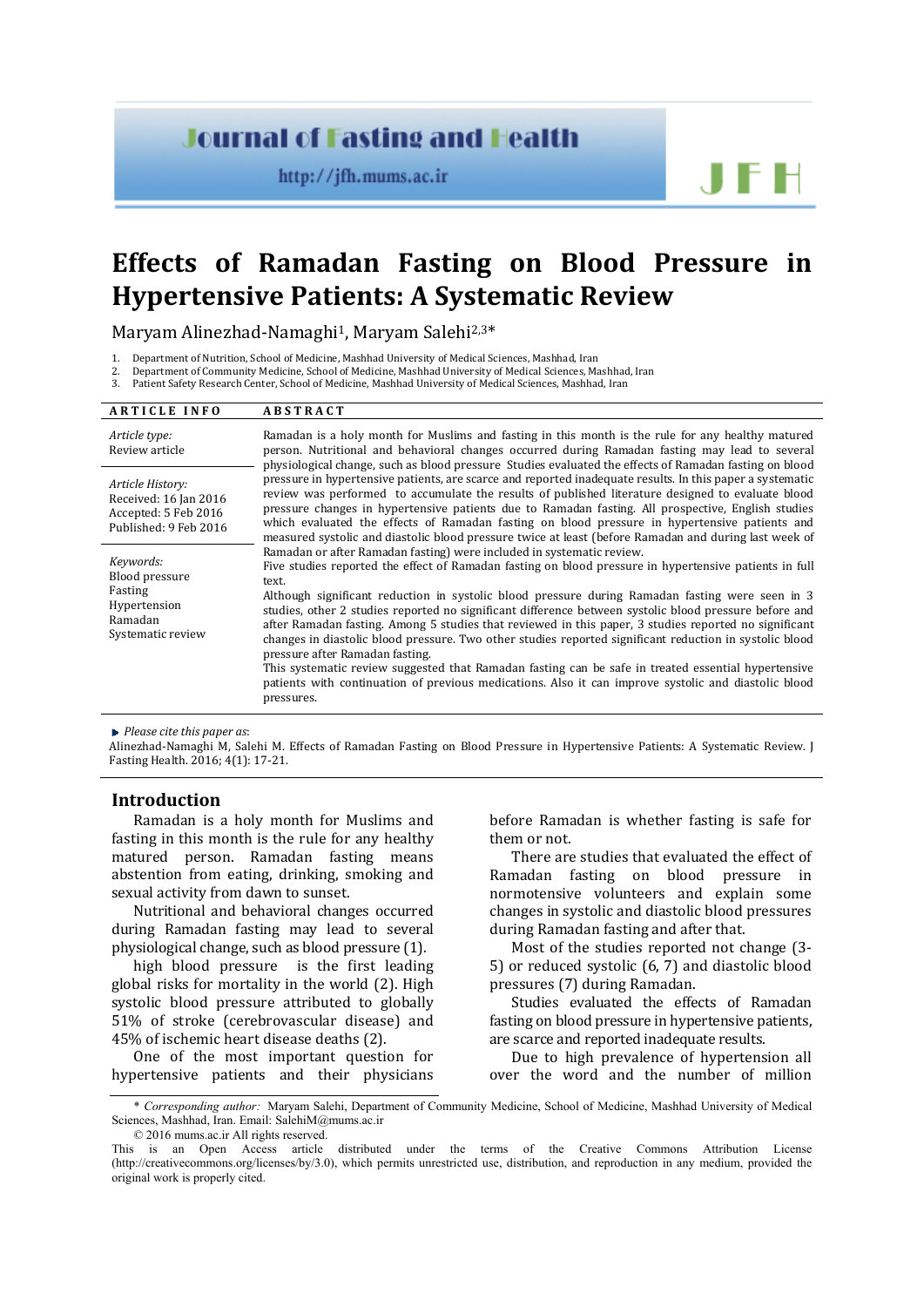Muslims that they are fasting every year, it seems necessary to evaluate the results of all the studies that reported the effects of Ramadan fasting on hypertensive patients.

In this paper a systematic review was<br>performed to accumulate the results of to accumulate the results of published literature designed to evaluate the changes in blood pressure in hypertensive patients due to Ramadan fasting. Medline, Scopus and ISI databases were searched on the English articles published until September 2015. All searching procedures were performed by two independent researchers (MAN, MS) between July and October 2015.

#### **Material and methods**

#### *Data sources and searches strategy*

Medline, Scopus and ISI databases were searched on the English articles published until September 2015. All searching procedures<br>were performed by two independent two independent researchers (MAN, MS) between July and October 2015. Also, manual searching was done on the reference lists of the review and original articles.

The combination of key words in searches of ISI database, MEDLINE and SCOPUS were ("Ramadan" OR ("Islam\*" AND "fast\*")) AND ("blood pres\*"OR" cardiovasc\*"OR " health").

The Medical Subject Headings (MeSH terms used in MEDLINE search were (effects ramadan fasting) OR (ramadan fasting cardiovascular) OR (ramadan fasting health).

#### *Study selection*

The study selection process is summarized in Figure 1. We read the titles and abstracts of all the searched studies and exclude clearly not relevant papers. Duplicated studies from different database were excluded and the full texts of remaining papers were evaluated about meeting the inclusion criteria.



**Figure1.** Flowchart showing the selection of studies included in the present systematic review of Ramadan fasting effects on blood pressure in hypertensive patients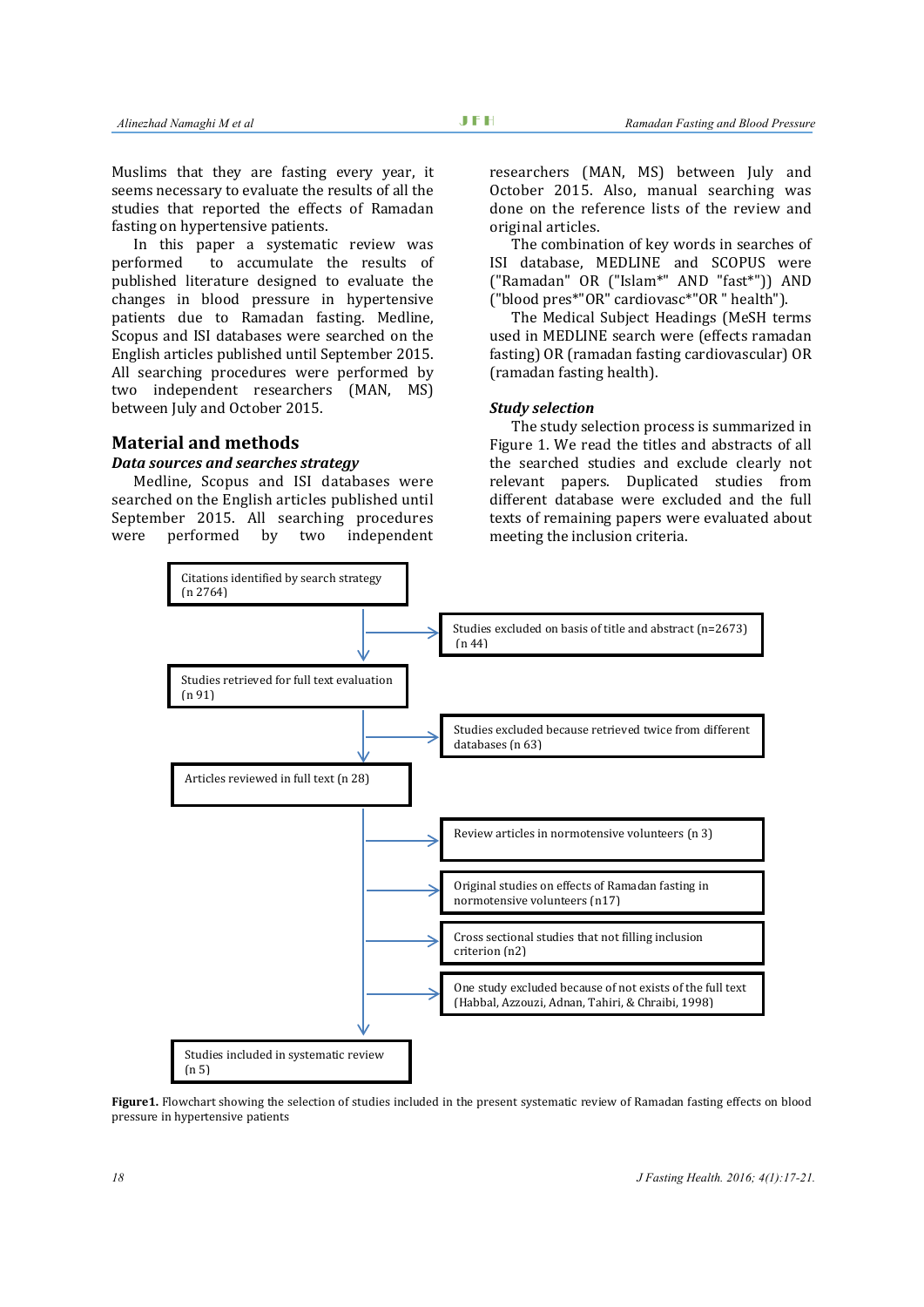Extracted data were checked by 2 authors (MAN, MS) independently.

Selection criteria:

P= hypertensive patients: those with usual office blood pressure of at least 140/90 mm Hg [\(8\)](#page-4-5)

I= fasting during Ramadan

C= with or without healthy control group (before and after studies)

O= any changes in systolic or diastolic blood pressure

All prospective, English studies which evaluated the effects of Ramadan fasting on blood pressure in hypertensive patients and measured systolic and diastolic blood pressure twice at least (before Ramadan and during last week of Ramadan or after Ramadan fasting) were included in systematic review.

Review articles, cross sectional studies, studies that conducted in normotensive volunteers, or measured blood pressure less than twice, were excluded from the systematic review.

#### *Data extraction*

The information of first author's name, publication year, country in which the study was done (nationality), alteration in systolic and diastolic blood pressures, sample size and mean age of the volunteers in retrieved studies were extracted in Table1.

#### **Results**

# *Study selection*

Out of 2764 citations identified from three databases (Medline, Scopus and ISI), 2673 studies were excluded on basis of title and abstract (studies which searched from each database were evaluated separately).

In general, 91 papers were selected that 63 papers of them were duplicated. Twenty eight retrieved papers were collected and full texts of all of them were read to exclude not relevant studies. The full texts of relevant papers were evaluated about meeting the inclusion criteria. Original studies that were conducted in normotensive volunteers (n 17), cross sectional<br>studies (n 2) and review articles in  $(n \ 2)$  and review articles normotensive volunteers (n 3) were excluded from the review (Figure1).

We find just one review article that review 2 studies [\(9,](#page-4-6) [10\)](#page-4-7) on effects of Ramadan fasting on blood pressure in hypertensive patients before 2001[\(11\)](#page-4-8). Both of them were in our search result.

Another systematic review paper which review the impact of Ramadan fasting on

**Table 1.** Summary of studies included in the systematic review

|                                                                                                                    | Country       | subjects                    | gender                 | age                  | Systolic blood pressure    |                                         |                            | Diastolic blood pressure |                                         |                            |                                                                         |
|--------------------------------------------------------------------------------------------------------------------|---------------|-----------------------------|------------------------|----------------------|----------------------------|-----------------------------------------|----------------------------|--------------------------|-----------------------------------------|----------------------------|-------------------------------------------------------------------------|
| Author & date                                                                                                      |               |                             |                        |                      | Before<br>Ramadan          | After<br>Ramadan<br>(end of<br>Ramadan) | $2-3w$<br>After<br>Ramadan | Before<br>Ramadan        | After<br>Ramadan<br>(end of<br>Ramadan) | $2-3w$<br>After<br>Ramadan | conclusion                                                              |
| Salahuddin M et<br>al (2014)<br>(Salahuddin et<br>al., 2014)                                                       | India         | 15 HTN                      | both                   | $44.6 \pm 5.62$      | 148±19.6                   | 132.5±17.9*                             |                            | $90.4 \pm 7.8$           | $81.1 \pm 6.3*$                         |                            | Significant<br>reduction in<br><b>SBP &amp;DBP</b><br>during<br>Ramadan |
| Al-Shafei, et al<br>$(2014)$ (Al-<br>Shafei, 2014)                                                                 | Egypt<br>2012 | <b>40 HTN</b><br>40 Control | both                   | $55 + 5$<br>$55 + 5$ | $162 + 6.0$<br>$128 + 8.0$ | $-10.5\%$ *<br>$-6.3%$                  | $-6.2%$<br>$-1.2%$         | $104 \pm 5.0$<br>85±6.0  | $-3.8%$<br>$-1.5%$                      | $-6.7%$<br>$-4.7%$         | Significant<br>reduction in<br>SBP during<br>Ramadan                    |
| Akturk, I. F et al.<br>(2013) (Akturk<br>et al., 2013)                                                             | Turkey        | 20 HTN                      | 10W<br>10M             | $52 + 14$            | 140.34±17.1                | 129.26±10.58                            | 136.30±17.61               | $82.10 \pm 10.8$         | 77.33±8.08                              | 83.23±11.44                | Significant<br>reduction in<br><b>SBP &amp;DBP</b><br>during<br>Ramadan |
| Perk, G et al<br>(2001) (Perk et<br>al., 2001)                                                                     | ٠             | 17 HTN                      | 2W<br>15M              | $56.6 \pm 6.9$       | 138.5±18.5                 | 136.4±20.4                              |                            | $77.2 \pm 8.1$           | $75.7 + 5.9$                            |                            | Not<br>significant<br>difference                                        |
| Ural, E et al<br>(2008) (Ural et<br>al., 2008)<br>Research letter                                                  |               | 45 HTN                      | 30w<br>15 <sub>m</sub> | $58 + 12$            | $127 + 15$                 | $128 + 17$                              |                            | $75 + 8$                 | $76 + 11$                               |                            | Not<br>significant<br>difference                                        |
| Habbal, R et al<br>*(1998) (Habbal<br>et al., 1998)<br>* One study evoluded because of not evicts of the full text | 1994-<br>1997 | <b>99 HTN</b>               | 72W<br>27M             | $56.7+9$             | <b>NA</b>                  | <b>NA</b>                               | <b>NA</b>                  | <b>NA</b>                | <b>NA</b>                               | <b>NA</b>                  | Not<br>significant<br>difference                                        |

One study excluded because of not exists of the full text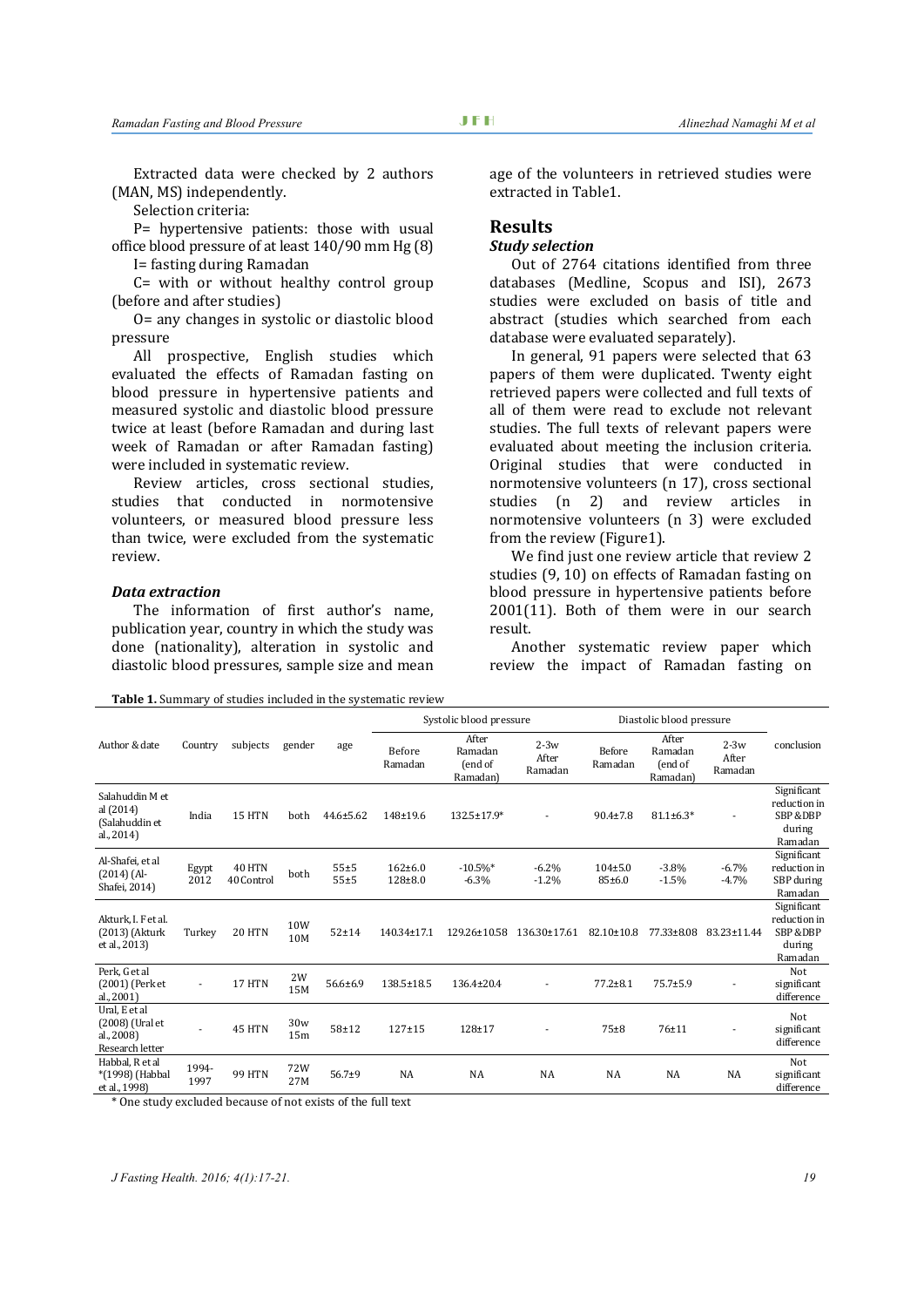cardiovascular disease [\(12\)](#page-4-9), accumulate the data from 3 papers in hypertensive patients [\(10,](#page-4-7)  [13,](#page-4-10) [14\)](#page-4-11). One of them was not met inclusion criteria about duration of measurements [\(14\)](#page-4-11). Two other papers were existed in search result.

One study excluded because of not exists of the full text. We contact to the author and request the full text, but there was no answer from him [\(9\)](#page-4-6).

#### *Ramadan fasting and systolic blood pressure*

Although significant reduction in systolic blood pressure during Ramadan fasting were seen in 3 studies [\(13,](#page-4-10) [15,](#page-4-12) [16\)](#page-4-13), other 2 studies reported no significant difference between systolic blood pressure before and after Ramadan fasting [\(10,](#page-4-7) [17\)](#page-4-14) (Table 1)**.**

#### *Ramadan fasting and diastolic blood pressure*

Among 5 studies that reviewed in this paper, 3 studies reported no significant changes in diastolic blood pressure [\(10,](#page-4-7) [15,](#page-4-12) [17\)](#page-4-14). Two other studies reported significant reduction in systolic blood pressure after Ramadan fasting [\(13,](#page-4-10) [16\)](#page-4-13) (Table 1).

# **Discussion**

This systematic review suggested that Ramadan fasting can be safe in treated essential hypertensive patients with continuation of previous medications. Also it can improve systolic and diastolic blood pressures.

To the best of our knowledge, until the time of preparing the manuscripts for this systematic review, there wasn't any study that reported a significant increase in blood pressures in hypertensive patients. There was no repot about hypertension crisis regard to Ramadan fasting.

All of the retrieved studies that included in this systematic review were conducted in established essential hypertensive patients under antihypertensive drug therapy.

One of them was done in hypertensive patients with once daily medication and reported no significant changes in average 24 hours blood pressure, average awake blood pressure and average sleep blood pressure before Ramadan fasting and during the last week of Ramadan [\(10\)](#page-4-7). The interval of medication was not influenced by Ramadan fasting in this study, because of once daily

medication. It can be the cause of not significant alteration in blood pressures regard to Ramadan fasting.<br>The

other studies  $(13,15-17)$  $(13,15-17)$  were conducted in patients with twice daily combination drug therapy.

Second study that reported no significant changes in mean 24-h ambulatory blood pressure, mean daytime and night time ambulatory blood pressures, measured blood pressure in the Ramadan for the first time and after Ramadan as second measurement [\(17\)](#page-4-14).

this study was examined the effect of Ramadan fasting on ambulatory blood pressure<br>in treated volunteers with grade 2-3 treated volunteers with grade hypertension under combination drug therapy. There was no detail about the exact time of measurements in this paper [\(17\)](#page-4-14).

Other 3 studies that were reviewed in this paper, reported significant reduction in systolic and/ or diastolic blood pressure during Ramadan fasting in hypertensive patients.

Al-Shafei, et al evaluated the effect of Ramadan fasting on blood pressure in hypertensive patients with established moderate essential hypertension (n 40), with a SBP of 150 – 180 mmHg and/or a DBP of 95 – 120 mmHg, use of two or fewer anti-hypertensive drugs and an absence of secondary hypertension or diabetes participated in the study. Volunteers in control group (n 40) were neither hypertensive nor diabetic. All hypertensive volunteers took their medications during Ramadan as their physicians advised them. Pre Ramadan SBP and DBP were significantly higher in hypertensive group. At the end of Ramadan fasting, SBP decreased significantly in hypertensive patients and insignificantly in control group. DBP reduction was insignificantly in both groups. In comparison of pre Ramadan measurements, post Ramadan SBP and DBP remained insignificantly lower in hypertensive and normotensive group [\(15\)](#page-4-12).

Akturk study was conducted in wellcontrolled blood pressure patients and reported significant reduction in mean 24-h ambulatory blood pressure, mean daytime ambulatory blood pressure during Ramadan fasting. No significant difference was observed about night time ambulatory blood pressure [\(13\)](#page-4-10).

Recent study that was done in 15 hypertensive patients, measured systolic and<br>diastolic blood pressures by using pressures